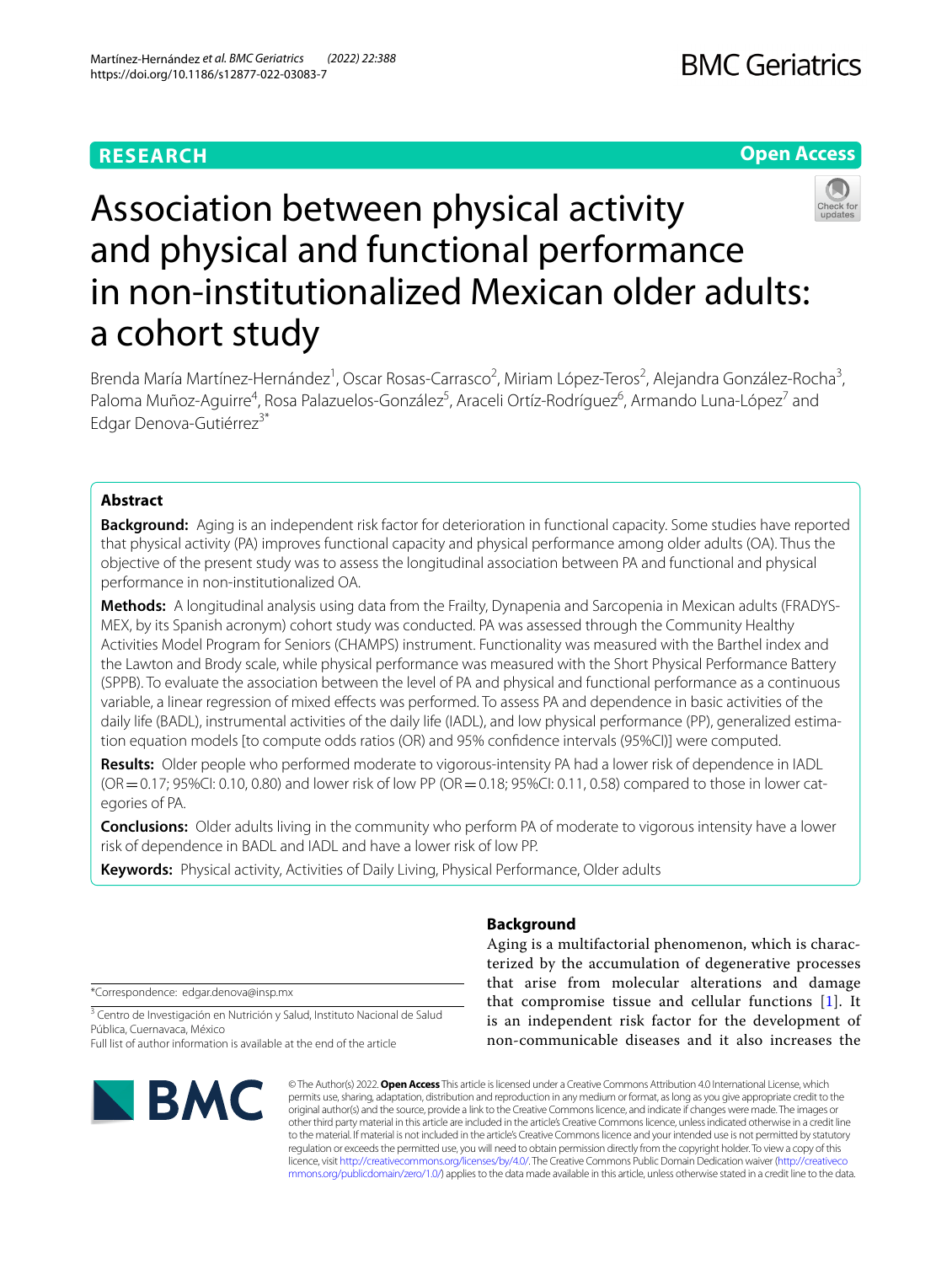probability of deterioration in functional capacity, whether physical or mental [\[2](#page-8-1)]. During this period, various systems undergo physiological and morphological alterations that can negatively infuence physical capacity, leading to difficulties in carrying out activities of daily living (ADL) [[3\]](#page-8-2).

The increasing prevalence of chronic diseases constitutes a particular challenge for older adults (OA) as it afects functionality, generates disability, and eventually leads to dependency. Therefore, the importance of OA's functional status must be recognized, since it largely determines the relationship between population aging and health spending [\[4](#page-8-3)]. Regarding loss of autonomy, a previous study [\[5](#page-8-4)] conducted in the Mexican population showed that 26.9% of OA exhibit some degree of limitation in basic activities of daily living (BADL). These data show that functional dependence is one of the most serious problems experienced by OA, since it hinders care and access to health services and is particularly disruptive when accompanied by cognitive impairment.

In order to preserve their physical capacities and avoid developing ADL-dependency, older adults must adopt healthy lifestyles throughout their lives  $[6]$  $[6]$  $[6]$ . These include physical activity (PA), such as walking, cycling, housework and gardening [\[7](#page-8-6)], and eating an adequate diet. Moderate to vigorous PA has been associated with multiple benefts: physiological (i.e. increases strength, improves oxygen consumption, leads to cardiovascular and metabolic adaptations) [[8,](#page-8-7) [9](#page-8-8)]; psychological (i.e. improves mood, reduces stress and anxiety) [[10](#page-8-9)], cognitive (e.g. executive functions); and social  $[11]$  $[11]$  $[11]$ . These help to maintain an optimal intrinsic capacity and therefore improve functional capacity [[12](#page-8-11)].

Some longitudinal studies have reported that older people who perform PA of high to moderate intensity are associated with a better ability to perform their basic and instrumental activities of daily living [[13–](#page-8-12)[16\]](#page-8-13). However, to our knowledge, not longitudinal studies have assessed jointly physical performance and it is association with the BADL, few studies from other design asses this relationship in adults older of 60 years [[14](#page-8-14), [16](#page-8-13), [17\]](#page-8-15).

In Mexico, only one study has evaluated the relationship between PA and disability, in the short-term [\[18](#page-8-16)]. However, there is no evidence related to PA and physical performance. For that reason, the study could support future recommendations for community dwelling older adults for improve their functionality and independence, that would translate in better quality of life.

Therefore, the aim of the present study was to assess the association between PA and physical and functional performance in non-institutionalized OA in Mexico.

## **Methods**

## **Design and study population**

A secondary analysis using data from the cohort titled Frailty, Dynapenia, and Sarcopenia in Mexican Adults  $(FraDySMex)$  [\[19](#page-9-0)[–21](#page-9-1)] was conducted. The first measurement was carried out from October 2014 to December 2015 and the second was carried out from October to December 2019.

The study was approved by the Ethics and Research Committee of the Hospital Ángeles Mocel and registered by the National Institute of Geriatrics (Protocol number: DI-PI-002/2014). The study was carried out considering the principles established in the Declaration of Helsinki, the international ethical guidelines for biomedical research in human beings, and the provisions of the Official Mexican Standard NOM-012-SSA3-2012. Finally, informed consent was given in writing to the participants prior to the study.

## **Participants**

The adults were invited to participate through home visits, which were done by psychologists and social workers. Additionally, announcements were left in churches, community, social security and health centers. The people eligible to participate in this cohort were women and men adults>50 years old and those who: Were able to walk with or without a gait aid; those who answered the study questionnaires on their own or with the help of a caregiver; those with a score of  $\leq$  10 on the Mini-mental state examination [\[22](#page-9-2)]; and those who were able to complete the physical tests. For the present analysis, only the  $OA \geq 60$  years were included. The exclusion criteria were: Institutionalization and any condition that the clinical staff deemed could affect the individual's ability to answer the questionnaires or to complete the physical tests. The elimination criteria included fles that did not have complete information on the participants. Assessments were performed by trained medical personnel, composed of geriatricians, internists, general practitioners, nurses, physiotherapists, nutritionists and rehabilitation specialists, and conducted in the Research Laboratory of Functional Assessment of the National Institute of Geriatrics in Mexico and the Iberoamerican University. The selection criteria for participants in this cohort (FraDySMex) were mainly due to the study required participants who could attend the assessment centers with or without assistance. It was necessary for the objective evaluation of body composition with the dual X-ray absorptiometry equipment and muscle strength by dynamometry necessary for the diagnosis of osteoporosis, dynapenia, frailty and sarcopenia, the main study conditions of this cohort.

Initially, a total of 589 participants were included in FraDySMex. For the present analysis, 112 were excluded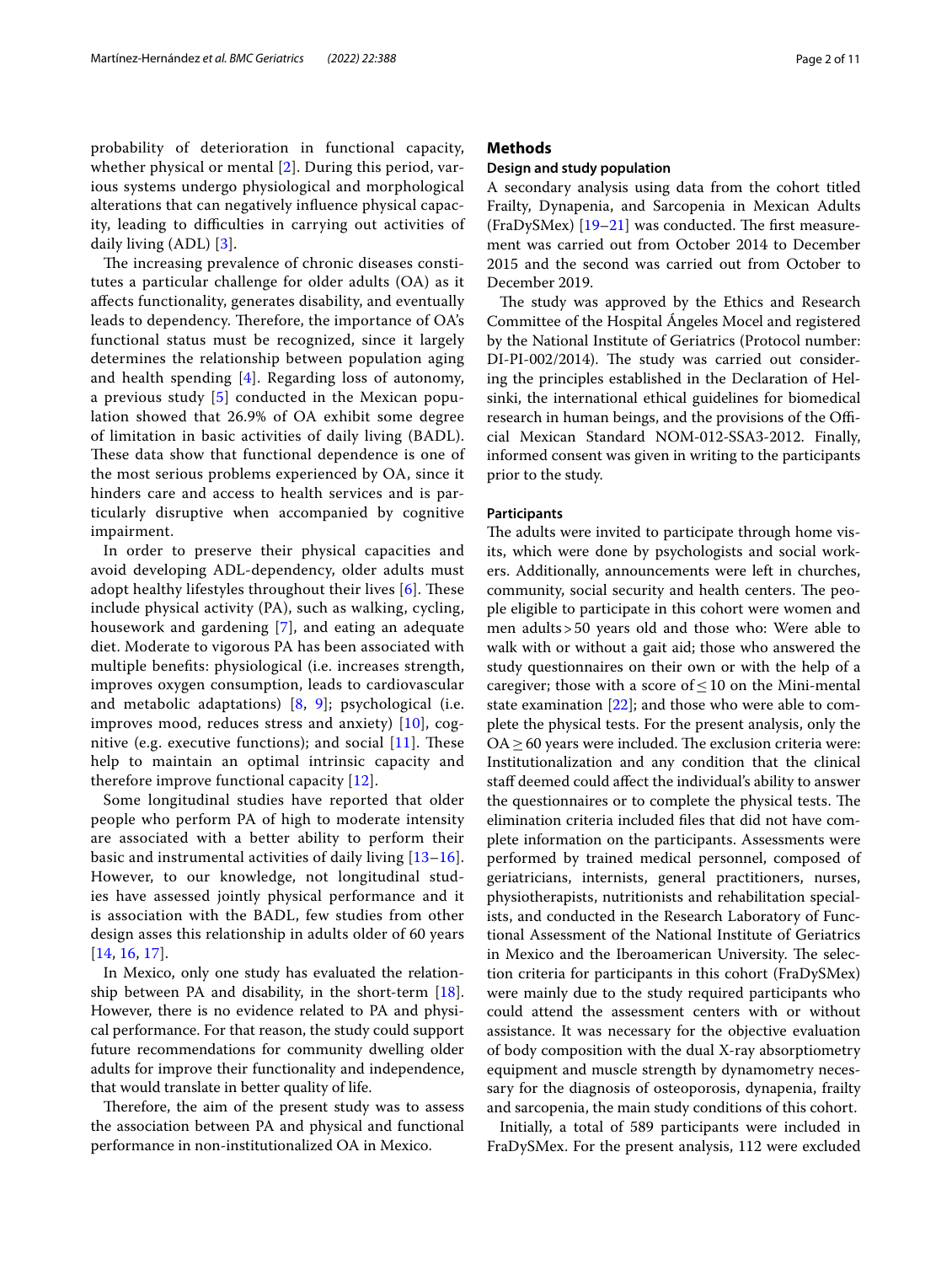

<span id="page-2-0"></span>because they were under 60 years of age; in addition, 177 data were eliminated due to loss to follow-up and 59 did not have complete data. For the fnal analysis, 300 individuals were included (Fig. [1](#page-2-0)). In general, the excluded OA were similar to those included in the fnal analysis; for example, they were predominantly women, married, and had similar average years of schooling.

## **Functional performance assessment**

We used the Barthel Index and the Lawton and Brody Scale to evaluate functionality.

## *Basic activities of daily living assessment*

The Barthel Index (BI) is an instrument that measures the capacity of a person to carry out ten Activities of Daily Living (ADL), considered as basic, obtaining a quantitative estimation of its degree of independence  $[23]$  $[23]$ . The activities of daily living that it evaluates are: Feeding, transfer from chair to bed, bathing, dressing, grooming, stool, urination, use of the toilet, walking and climbing stairs. The items of the BI possess a hierarchy of difficulty and yield ordinal intervals between adjacent scores, the total score ranges from 0, indicating that they are completely dependent, to 100, completely independent [\[23](#page-9-3), [24\]](#page-9-4). The reliability of the instrument applied to older people living in the community, measured with Cronbach's  $\alpha$ , is 0.82, which indicates good reliability [\[25](#page-9-5)].

On the other hand, Barthel index also is a validated scale for international use to assess functional capacity in older adults as Katz scale evaluated the structural and predictive validity, internal consistency, sensitivity to change of the Barthel Index scores and their relationship with other measurement instruments through 4 cohorts. The factor loadings were greater than 0.40, and the fit indices were satisfactory. The internal consistency of the scores was optimal and the results confrm the onedimensional structure found in other validation studies of the original version. The predictive validity of their scores regarding mortality at 6 months, the cut-off value of 95 for both cohorts showed an area under the curve (AUC) of 0.742 [\[26–](#page-9-6)[30\]](#page-9-7).

## *Instrumental activities of daily living assessment*

The Lawton and Brody scale measures the instrumental activities of daily living (IADL), which cover eight domains, including: Ability to use the telephone, use of transportation, medications, fnances, food preparation, shopping, home care, and laundry  $[31]$  $[31]$ . The score for each item ranges from 0 to 1 and is related to the performance of the activity. The total score ranges from 0 (maximum dependence) to 8 (total independence) [[31](#page-9-8), [32\]](#page-9-9). Although a diversity of questionnaires has been developed to address these constructs, the most broadly used in research setting to examine BADLs is the Barthel Index, and for IADLs, the Lawton and Brody scale. As for the case of the IADLs, they have been commonly assessed with the Lawton and Brody scales, a scale that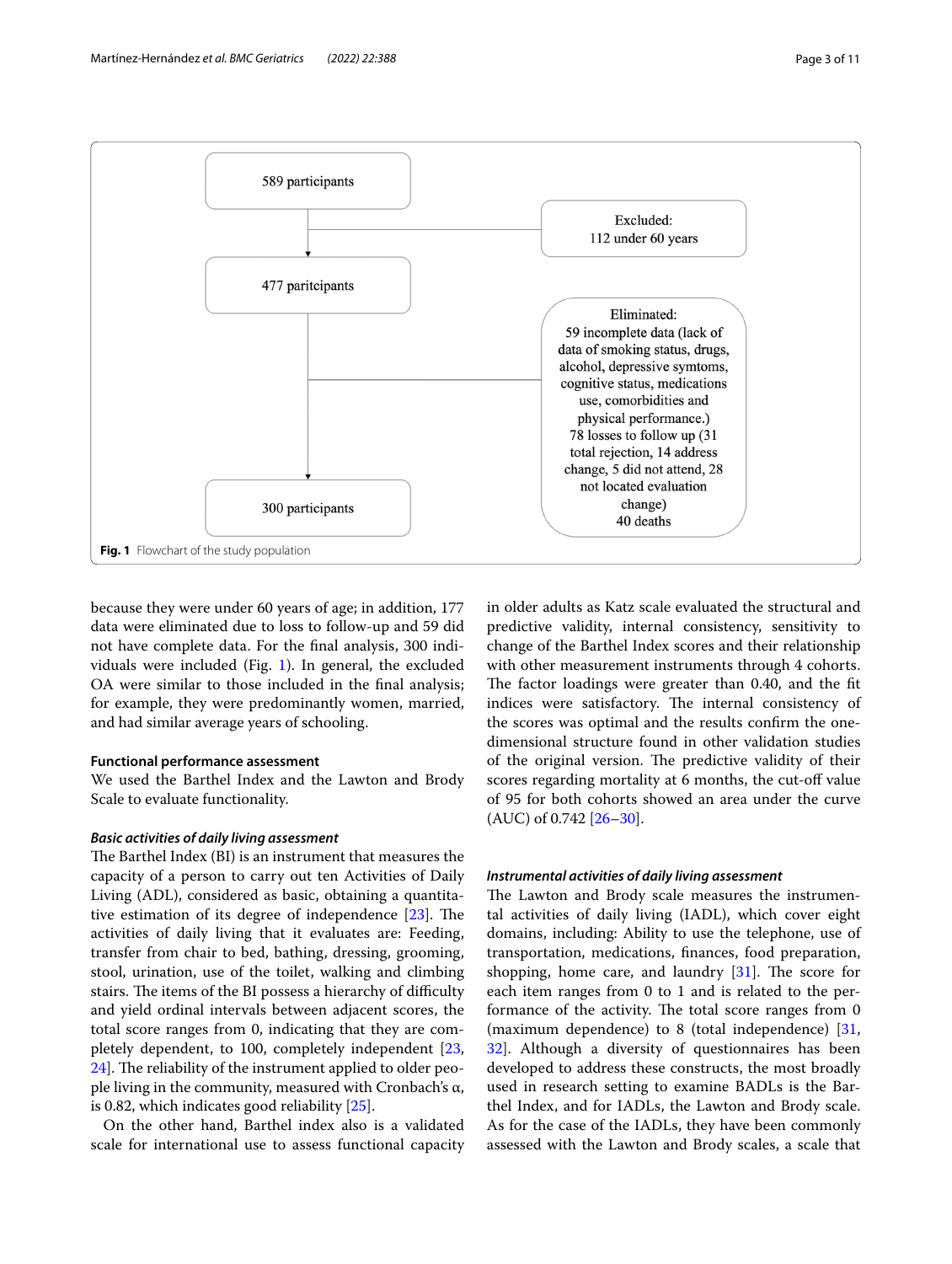has been shown to be suitable for application in community dwelling OA, but also in hospital, short-term care, and rehabilitation facilities [\[32](#page-9-9)]. Additionally, it presents a Cronbach alfa of 0.94 that represents high reliability and highs sensitivity for the change  $[33, 34]$  $[33, 34]$  $[33, 34]$ . This instrument is reliable for evaluating instrumental daily living activities in older adults living in the community and it has been previously validated in Spanish [[34](#page-9-11)].

#### **Physical Performance assessment**

Physical performance was measured through the Short Physical Performance Battery (SPPB) which consists of three subtests. The first tests balance, in which the participants are asked to stand while keeping their feet together, then stand in a semi-tandem position, and fnally in tandem. Each position must be held for 10 s. The next test is gait speed, where the person has to walk at their usual pace for four meters; the time it took them to walk the path is measured. The last subtest is to get up fve consecutive times from a chair; the person is asked to do it as quickly as possible with their arms crossed over their chest [\[35](#page-9-12)]. Each of the subtests is assigned a score ranging from 0 to 4. Obtaining a fnal score of 12 points indicates that the person has a good physical performance and a score less than 8 shows low physical performance. This instrument has been previously validated in Spanish [\[35](#page-9-12)]. Additionally, previous reports identify this tool with good accuracy for physical performance [\[36](#page-9-13)].

#### **Physical Activity assessment**

The Community Healthy Activities Model Program for Seniors (CHAMPS) questionnaire was used to assess the PA of OA. This questionnaire consists of 41 activities of low to vigorous intensity and the questions require older people to report the number of times and the approximate duration in hours per week in the last 4 weeks that they did some of the questionnaire activities. A metabolic equivalents (METs) value was assigned to each activity, which was adjusted according to the activity. The measures that can be obtained from the questionnaire are caloric expenditure per week, METs, hours and frequency of PA per week. This questionnaire was adapted and translated for Latino OA  $[37]$  $[37]$ . This tool could identify diferent types of exercise and levels of intensity more suitable for the OA [\[38,](#page-9-15) [39](#page-9-16)].

Longitudinal PA data were acquired at baseline and 4–5 years later. In the present study persons were classifed into one of three PA groups: 1) those who met the PA guidelines ( $\geq$  6, moderate to vigorous, METs), 2) insufficiently increased PA ( $\geq$  3.0 < 6.0, moderate to vigorous, METs), or 3) those who do not increase moderate to vigorous PA or remained inactive.

#### **Covariables**

A questionnaire was applied to the participants to obtain sociodemographic information like age, occupation (e.g. unemployed, retired with a pension, retired without a pension, informal business, day laborer, worker, office worker, independent professional, employer/boss/entrepreneur, homemaker, inactive or other), marital status, and years of schooling.

For use of medication, participants were asked the name of the medicine, the pharmaceutical form, the frequency, the time of use, if it was medically prescribed, and the route of administration. Data on current or previous smoking habits, frequency of alcohol consumption, and use of drugs were also investigated.

Nutritional status was evaluated through the Mini Nutritional Assessment (MNA), which assesses the risk of malnutrition in older people. Scores with < 17 indicated protein-calorie malnutrition, 17 to 23.5 risk of malnutrition, and  $\geq$  24 good nutritional status [[40\]](#page-9-17).

Cognitive level was measured through the Mini-mental state examination, which consists of 30 items and assesses cognitive functions such as orientation, attention, calculation, memory, language, verbal and written comprehension, reading, writing and constructional skills [[22\]](#page-9-2).

The Charlson comorbidity index was used as a prognostic instrument for comorbidities. This index consists of 19 medical conditions; each one is assigned a weighted score according to the relative risk of mortality at 1 year and the total score is the sum of all the clinical entities that the patient presents [[41,](#page-9-18) [42\]](#page-9-19).

The shortened version of the Center for Epidemiological Studies Depression Scale (CESD-7) was used to assess the presence of depression symptoms  $[43]$  $[43]$ . This instrument has been previously validated in Mexican OA [\[44](#page-9-21)].

#### **Statistical analysis**

The normality of the data distribution was corroborated using the Kolmogorov–Smirnov test. A descriptive analysis of the main variables of interest was performed. Means and standard deviation were used when the variables were quantitative and presented a normal distribution; otherwise, geometric means and confdence intervals were used. For the qualitative variables, frequencies were obtained.

To evaluate the association between the level of PA and physical and functional performance as a continuous variable, a linear regression of mixed efects model was performed. To assess PA and dependence in BADL, IADL and low PP, generalized estimation equation models were computed; both models were adjusted for the covariates.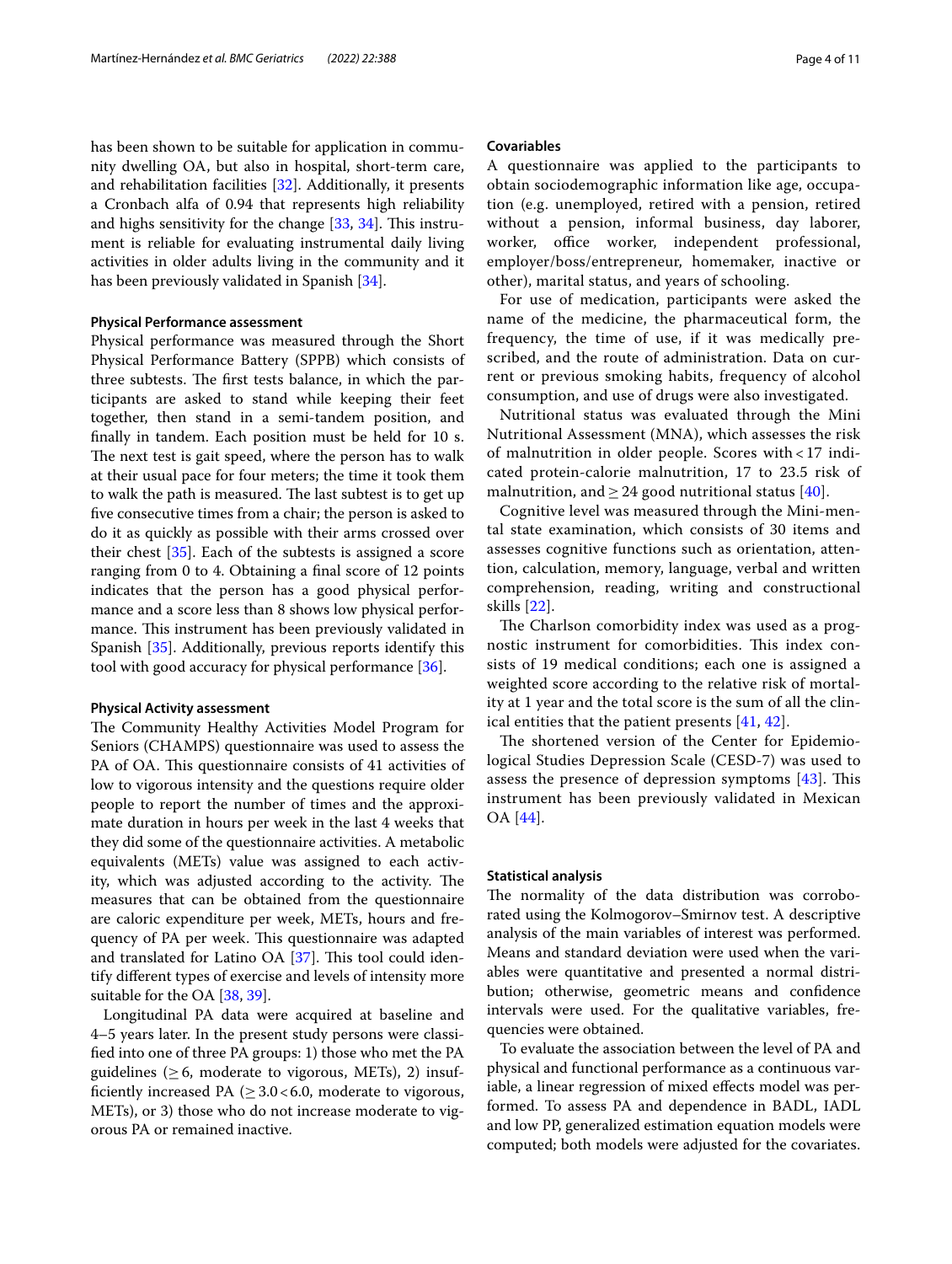Based on the biological plausibility and the previous literature, these adjustment variables were included [\[16](#page-8-13), [45–](#page-9-22)[47](#page-9-23)].

All *P* values < 0.05 were considered statistically significant. The statistical package used for the analysis was STATA for windows, version 14.0.

## **Results**

The mean age of the participants was 71.3  $(\pm 7.9)$  years and 83% of the participants were women. The mean educational level was 9.1 years, 63.8% women were homemakers and 60.7% of the men were retired with a pension, while 78.5% of the participants had a good nutritional status. OA had a mean score in CESD of 4.3 (95% CI 3.9–4.8), being higher in women than in men (4.4 vs 3.9; *P*=0.003). Regarding the scores in BADL, IADL, and physical performance, no signifcant diferences were found between men and women (Table [1](#page-5-0)).

The prevalence of dependence in IADL was 19%, while the prevalence of low physical performance was 17.33%.

In relation to the sociodemographic characteristics stratifed by physical activity categories, we found that the participants who met the guidelines of PA were younger (69.5 years) in comparison to those who had low PA (<3.0 METs) or where inactive (71.5 years). In addition, no statistically signifcant diferences were observed across PA categories according to nutritional status, tobacco, drug, and alcohol consumption. The OA who met the guidelines of PA had fewer depressive symptoms, and better scores in BADL, IADL and SPPB test, compared to those who had low PA  $( $3.0$  METs) or where$ inactive (Table [2\)](#page-6-0).

The association between moderate to vigorous PA and the BADL, IADL, and PP in OA are shown in Table [3](#page-7-0). Moderate to vigorous PA was signifcantly associated with an increase of BADL (β = 0.19; 95% CI: 0.11, 0.26), IADL (β = 0.08; 95% CI: 0.05, 0.10) and PP (β = 0.10; 95% CI: 0.06, 0.13) scores.

Table [4](#page-7-1) showed that OA who met the guidelines of PA ( $\geq$  6 METs) had a lower probability of dependence in IADL (OR=0.35; 95%CI: 0.13, 0.95 and OR=0.17; 95%CI: 0.10, 0.80), and low PP (OR=0.41; 95%CI: 0.19, 0.91 and  $OR = 0.18$ ; 95%CI: 0.11, 0.58) in the adjusted models compared with those who had low PA  $\leq 3.0$ METs) or where inactive. No signifcant associations were found between PA and BADL.

## **Discussion**

Our data suggests that OA who performed moderate to vigorous intensity PA, after 4.5 years of follow-up, had a lower risk of presenting dependence in IADL and a lower risk of having low PP. Therefore, our findings suggest that

moderate to vigorous intensity PA is essential to maintain optimal functionality and good PP.

In relation to the association of PA and BADL, our study found that subjects in the highest category of PA, compared to those in the lowest category, had a 16% lower risk of dependence in BADL; however, this result was not statistically signifcant. According to the association of PA and BADL, previous studies [[16,](#page-8-13) [45–](#page-9-22)[48\]](#page-9-24) have reported that PA reduces the risk of being dependent in BADL. For example, Stessman et al. [\[45\]](#page-9-22) found that OA who performed PA at least 4 times a week preserved the ability to perform the BADL, both for women  $(OR = 8.5;$ 95%CI: 2.0, 36.4) and for men (OR=4.3; 96%CI: 1.1, 17.1). Boyle et al. [\[46](#page-9-25)] observed that OA who perform 2.3 h a week of PA have a 16% lower risk of being dependent in BADL and a 41% lower risk for those who perform 7 h of PA a week. Additionally, Crevenna et al. [[47](#page-9-23)] observed that low levels of PA (<150 min/week) is associated with a higher risk of dependence in BADL ( $OR = 1.7$ ; 95% CI 1.4, 2.2).

Performing PA increases muscular strength, which helps prevent dependency in ADL. People who have lower strength in the lower limb muscles, especially the hip extensors, have been reported to require more support for transfers, dressing, and going up and down stairs [[48\]](#page-9-24). On the other hand, PA contributes to improving walking speed; this is important since this aspect has been seen to have a positive association with the execution of BADL [\[49\]](#page-9-26).

In addition, we found that moderate to vigorous intensity PA is associated with a lower risk of dependence in the performance of IADL; this fnding is consistent with what was mentioned in cohort studies. For example, Balzi et al. [[16](#page-8-13)] reported that moderate to vigorous PA was associated with lower risk of dependence in IADL (OR -=0.18; 95%CI: 0.09, 0.36) compared to low PA. A study from Boyle et al. [[46\]](#page-9-25) suggests that for each increase of one hour of PA per week, the risk of presenting dependence in IADL decreases by 7%  $(HR=0.93; 95\% CI:$ 0.89,0.98). This is because moderate to vigorous-intensity PA appears to have benefts on executive function, episodic memory, visuospatial function, verbal fuency, processing speed, and global cognitive function [\[50](#page-9-27)], which has an important impact on ADL. Some studies show that executive functions are relevant for preparing meals, taking medications, paying bills and planning the daily routine [[51](#page-9-28), [52](#page-9-29)]. In addition, PA improves strength and muscle mass and gait speed; these are important aspects to improve mobility and the execution of IADL [\[53\]](#page-9-30).

On the other hand, we found that there is an association between moderate to vigorous intensity PA and physical performance  $(6 = 0.10, 95\% \text{ CI } 0.06, 0.13)$ . This fnding was consistent with that reported by previous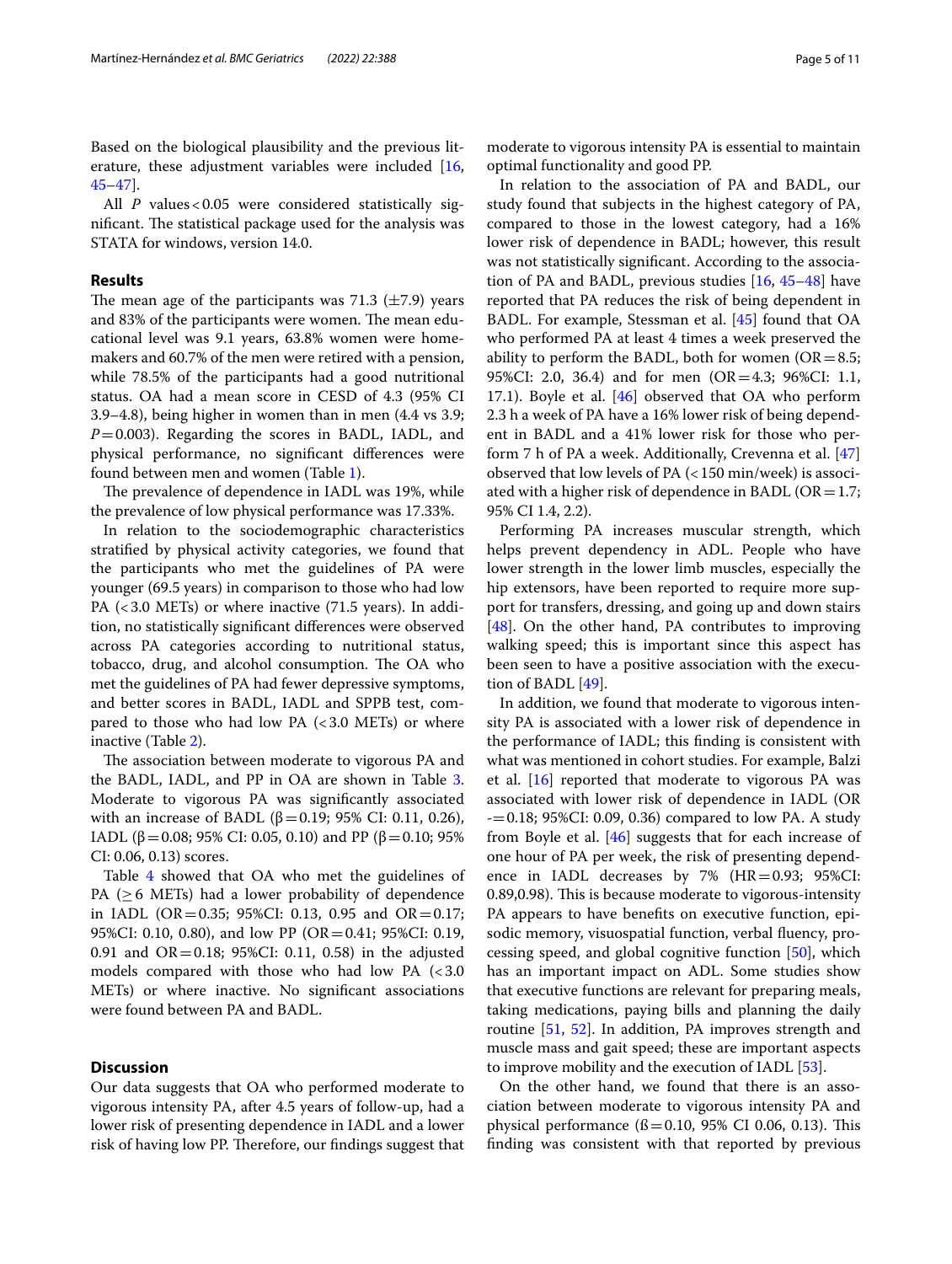## <span id="page-5-0"></span>**Table 1** Sociodemographic characteristics stratifed by sex

|                                      | <b>Total</b><br>$n = 300$<br>mean <sup>a</sup> (95% CI) | Men<br>$n = 51$<br>mean <sup>a</sup> (95% CI) | Women<br>$n = 249$<br>mean <sup>a</sup> (95% CI) | P value                |  |
|--------------------------------------|---------------------------------------------------------|-----------------------------------------------|--------------------------------------------------|------------------------|--|
| Age (years), mean (SD)               | 71.3(7.9)                                               | $71.5 \pm 7.5$                                | $71.3 \pm 8.0$                                   | 0.887 <sup>b</sup>     |  |
| Marital status, n (%)                |                                                         |                                               |                                                  |                        |  |
| Married                              | 111(37.1)                                               | 35 (68.6)                                     | 76 (30.6)                                        | $< 0.001^{\circ}$      |  |
| Free Union                           | 4(1.3)                                                  | 3(5.8)                                        | 2(0.4)                                           |                        |  |
| Single                               | 46 (15.3)                                               | 4(7.8)                                        | 42 (16.9)                                        |                        |  |
| Separated                            | 13(4.3)                                                 | O(0)                                          | 13(5.2)                                          |                        |  |
| Divorced                             | 19(6.3)                                                 | 2(3.9)                                        | 17(6.8)                                          |                        |  |
| Widowed                              | 106 (35.4)                                              | 7(13.7)                                       | 99 (39.9)                                        |                        |  |
| Years of schooling                   | $9.1(8.6 - 9.74)$                                       | $11.0(9.7 - 12.4)$                            | $8.8(8.2 - 9.4)$                                 | 0.001 <sup>d</sup>     |  |
| Occupation, n (%)                    |                                                         |                                               |                                                  |                        |  |
| Unemployed                           | 2(0.6)                                                  | 2(3.9)                                        | O(0)                                             | $< 0.001$ <sup>c</sup> |  |
| Retiree with pension                 | 83 (27.6)                                               | 31(60.7)                                      | 52 (20.8)                                        |                        |  |
| Retiree without pension              | 13(4.3)                                                 | 7(13.7)                                       | 6(2.4)                                           |                        |  |
| Informal commerce                    | 6(2.0)                                                  | 2(3.9)                                        | 4(1.6)                                           |                        |  |
| Office worker                        | 10(3.3)                                                 | 1(1.9)                                        | 9(3.6)                                           |                        |  |
| Independent professional             | 10(3.3)                                                 | 3(5.8)                                        | 7(2.8)                                           |                        |  |
| Businessman or boss                  | 3(1.0)                                                  | 2(3.9)                                        | 1(0.4)                                           |                        |  |
| Housewife                            | 159 (53.0)                                              | 0(0)                                          | 159 (63.8)                                       |                        |  |
| Inactive                             | 2(0.6)                                                  | 1(1.9)                                        | 1(0.4)                                           |                        |  |
| Other activity                       | 12(4.0)                                                 | 2(3.9)                                        | 10(4.0)                                          |                        |  |
| Nutrition status, n (%)              |                                                         |                                               |                                                  |                        |  |
| Normal                               | 227 (78.5)                                              | 45 (88.2)                                     | 182 (76.47)                                      | 0.176e                 |  |
| Risk of malnutrition                 | 59 (20.4)                                               | 6(11.7)                                       | 53 (22.2)                                        |                        |  |
| Malnutrition                         | 3(1.0)                                                  | O(0)                                          | 3(1.2)                                           |                        |  |
| Smoking status, n (%)                |                                                         |                                               |                                                  |                        |  |
| Current tobacco use                  | 38 (12.6)                                               | 8(15.6)                                       | 30 (12.0)                                        | $0.034$ <sup>e</sup>   |  |
| Currently does not consume           | 102 (34.0)                                              | 24 (47.0)                                     | 78 (31.3)                                        |                        |  |
| Never                                | 160 (53.3)                                              | 19 (37.2)                                     | 141 (56.6)                                       |                        |  |
| Drugs, n (%)                         |                                                         |                                               |                                                  |                        |  |
| Consume                              | 111(37.3)                                               | 14(27.4)                                      | 97 (39.4)                                        | $0.115$ <sup>e</sup>   |  |
| Does not consume                     | 186 (62.6)                                              | 37 (72.5)                                     | 149 (60.5)                                       |                        |  |
| Alcohol, n (%)                       |                                                         |                                               |                                                  |                        |  |
| Has never drunk alcohol              | 88 (29.4)                                               | 8(15.6)                                       | 80 (32.2)                                        | $< 0.001$ <sup>c</sup> |  |
| Currently does not drink             | 51 (17.0)                                               | 12(23.5)                                      | 39 (15.7)                                        |                        |  |
| Drink sporadically                   | 138 (46.1)                                              | 19 (37.2)                                     | 119 (47.9)                                       |                        |  |
| Less than once a week                | 13(4.3)                                                 | 7(13.7)                                       | 6(2.4)                                           |                        |  |
| One or two days a week               | 3(1.0)                                                  | 3(5.8)                                        | O(0)                                             |                        |  |
| Five to six days a week              | 1(0.3)                                                  | O(0)                                          | 1(0.4)                                           |                        |  |
| Every day of the week                | 5(1.6)                                                  | 2(3.9)                                        | 3(1.2)                                           |                        |  |
| Depressive symptoms                  | $4.3(3.9 - 4.8)$                                        | $3.9(2.9-5.3)$                                | $4.4(3.9-5.0)$                                   | 0.003 <sup>d</sup>     |  |
| Cognitive status                     | 26.6 (26.3-27.0)                                        | 27.4 (26.7-28.1)                              | $26.5(26.1-26.9)$                                | $0.038$ <sup>d</sup>   |  |
| Medication use                       | $3.9(3.6-4.3)$                                          | $3.3(2.6-4.1)$                                | $4.1(3.8-4.5)$                                   | $0.038$ <sup>d</sup>   |  |
| Presence of comorbidities            | $1.6(1.5-1.8)$                                          | $1.7(1.4-2.1)$                                | $1.6(1.5-1.8)$                                   | $0.688$ $^{\rm d}$     |  |
| <b>BADL</b> <sup>f</sup>             | 98.4 (98.0, 98.9)                                       | 98.1 (97.0, 99.2)                             | 98.5 (98.0, 99.0)                                | $0.252$ <sup>d</sup>   |  |
| IADL <sup>9</sup>                    | 7.6(7.5, 7.7)                                           | 7.5(7.3, 7.8)                                 | 7.6(7.5, 7.7)                                    | $0.106$ $^{\rm d}$     |  |
| Physical performance                 | 8.7(8.4,9.0)                                            | 9.4(9.0, 9.8)                                 | 8.5(8.2, 8.8)                                    | $0.037$ $^{\rm d}$     |  |
| Moderate to vigorous PA <sup>h</sup> | 2.2(1.9, 2.5)                                           | 2.9(2.1, 4.1)                                 | $2.1$ (1.8, 2.4)                                 | $0.051$ <sup>d</sup>   |  |

<sup>a</sup> Geometric mean (95% CI), <sup>b</sup>Student's t test, <sup>c</sup>Pearson's Chi Square test, <sup>d</sup>U of Mann Whitney, <sup>e</sup>Fisher's Exact Test, <sup>f</sup>Basic Activities of Daily Living, <sup>g</sup>Instrumental<br>Activities of Daily Living, <sup>h</sup>Physical Act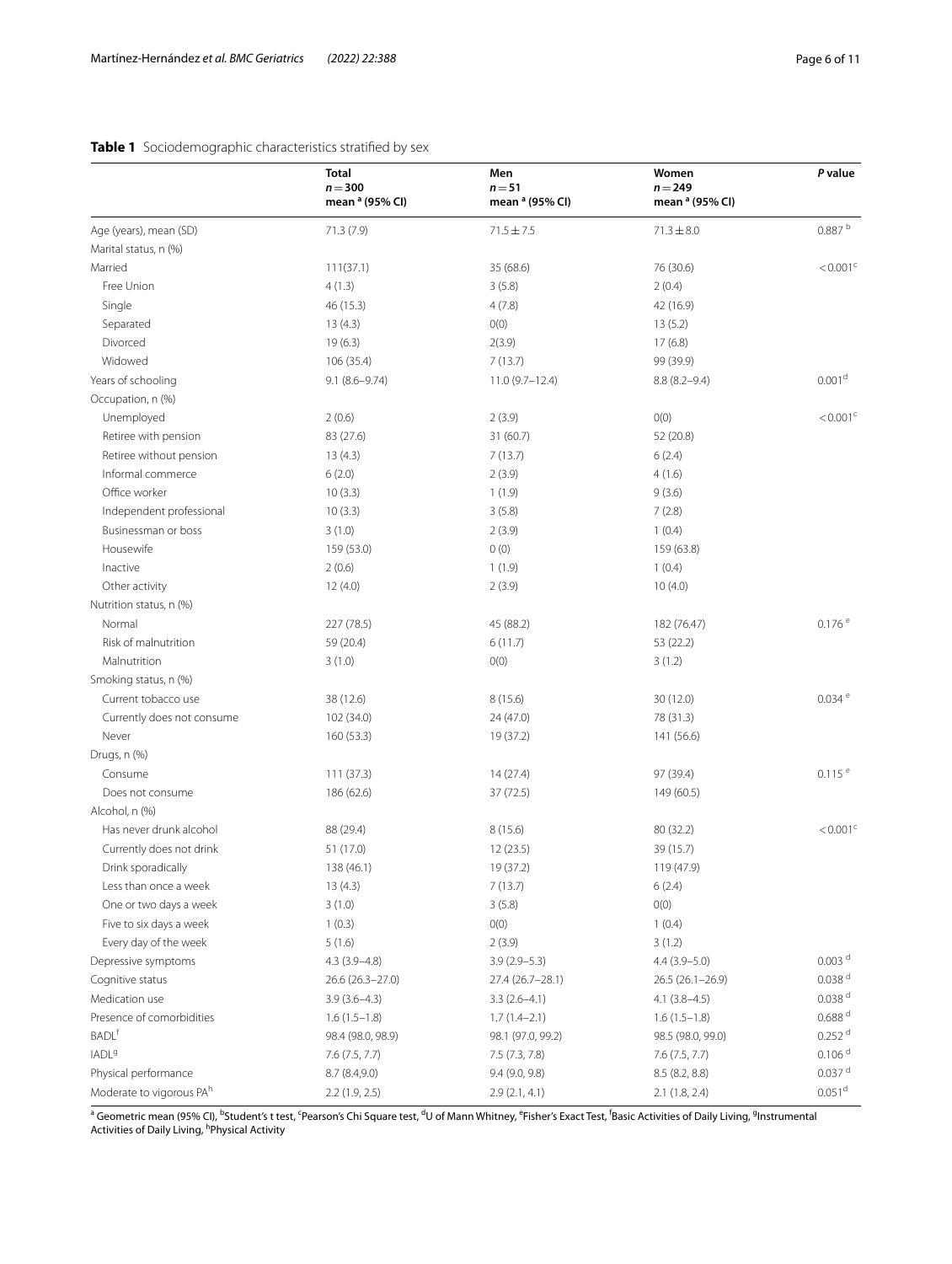## **Low PA (<3.0 METs) or inactive Mean a (IC 95%) Insufficiently increased PA (**≥**3.0<6.0 METs) Mean a (IC 95%) Met the guidelines (**≥**6 METs) Mean a (IC 95%)** *P* **value** Age (years), mean (SD) 72.8 (8.3) 72.8 (8.3) 71.5 (7.5) 69.5 (7.4) 69.5 (7.4) 0.022 <sup>b</sup> Sex, women% 53 (94.6) 55 (87.1) 141 (77.9) 0.009 Marital status, n (%)  $\text{Married} \quad 20 \text{ (23.2)} \quad 37 \text{ (44.0)} \quad 37 \text{ (44.3)} \quad 0.030 \text{ (44.4)}$ Free Union 1 (1.1) 1 (1.1) 1 (1.1) 1 (1.1) Single 15 (17.4) 15 (17.4) 13 (15.4) 13 (15.4) 13 (17.0) 15 (17.0) Separated 3 (1.1) 6 (7.1) 6 (7.1) 3 (3.4) Divorced 8 (9.3) 2 (2.3) 4 (4.5) Widowed 40 (46.5) 25 (29.7) 26 (29.5) Educational level  $8.2$  (7.2, 9.3)  $8.8$  (7.8, 9.8)  $10.1$  (9.0, 11.2)  $0.070$  d Occupation, n (%)  $U$ nemployed 0 (0) 0 (0) 0 (0) 0 (0) 0 (2.2) 0.048 c Retiree with pension 21 (24.4) 27 (32.1) 25 (28.4) Retiree without pension  $6(6.9)$   $2(2.3)$   $1(1.1)$ Informal commerce 2 (2.3) 1 (1.1) 3 (3.4) Office worker  $0 (0)$  0 (0) 6 (7.1) 2 (2.2)  $10$  Independent professional  $4(4.6)$   $0(0)$  5 (5.6) Businessman or boss  $0 \tag{0}$  (0)  $2 \tag{2.3}$  0 (0)  $0 \tag{0}$ Housewife 51 (59.3) 41 (48.8) 45 (51.1)  $I(1.1)$  1 (1.1) 1 (1.1) Other activity 2 (2.3) 4 (4.7) 4 (4.5) Nutrition status, n (%) Normal 61 (74.6) 69 (74.6) 69 (74.6) 69 (80.2) 69 (80.2) 69 (80.2) 69 (80.2) 69 (80.2) 69 (80.2) 69 (80.2) 69 ( Risk of malnutrition 17 (21.5) 21 (25.6) 17 (19.7) Malnutrition 0 (0) 0 (0) 0 (0) 0 (0) 0 (0) 0 (0) 0 (0) Tobacco consumption, n (%) Current tobacco use 10 (11.6) 13 (15.4) 13 (15.4) 13 (15.4) 10 (11.3) 0.440 <sup>e</sup> Currently does not consume 29 (33.7) 23 (27.3) 36 (40.9) Never 2001 120 42 (47.7) 42 (47.7) 48 (57.1) 48 (57.1) 48 (57.1) Drugs, n (%) Consume 36 (41.8) 30 (34.4) 31 (37.3) 30 (34.4) 31 (37.3) Does not consume 50 (58.1) 52 (62.6) 57 (65.5) Alcohol, n (%) Has never drunk alcohol 30 (35.2) 22 (26.1) 26 (29.5) 0.254<sup>c</sup> Currently does not drink 10 (11.7) 14 (16.6) 18 (20.4) Drink sporadically 41 (48.2) 40 (47.6) 38 (43.1) Less than once a week 2 (2.3) 2 (2.3) 2 (2.3) 5 (5.6) One or two days a week  $1 (1.1)$   $2 (2.3)$   $0 (0)$ Five to six days a week  $1 (1.1)$  0 (0) 0 (0) 0 (0) 0 (0) Every day of the week  $0 (0)$   $4 (4.7)$   $1 (1.1)$ Depressive symptoms **4.4** (3.6, 5.4) 4.6 (3.7, 5.7) 3.9 (3.1, 4.8) 3.9 (3.1, 4.8) 0.702 d Cognitive status 26.4 (25.8, 27.1) 26.8 (26.1, 27.4) 26.4 (25.7, 27.2) 26.4 (25.7, 27.2) 26.4 (25.7, 27.2) Medications  $4.4 \ (3.8, 5.2)$   $3.6 \ (3.1, 4.3)$   $4.2 \ (3.7, 4.8)$   $0.343$   $d$ Comorbidities 2.1.4 (1.4, 1.8) 1.6 (1.4, 1.8) 1.6 (1.4, 1.9) 1.6 (1.4, 1.8) 1.6 (1.4, 1.8) 1.6 (1.4, 1.8)  $\text{BADL}^{\text{f}}$  97.5 (96.4, 98.7) 99.1 (98.6, 99.7) 98.6 (97.9, 99.4) 98.6 (97.9, 99.4) 0.044 d  $I = \frac{1}{2}$   $I = \frac{7.4}{7.7.6}$   $I = \frac{7.6}{7.4, 7.8}$   $I = \frac{7.8}{7.7, 7.9}$  0.016<sup>d</sup> Physical performance  $8.0 (7.5, 8.6)$   $9.0 (8.5, 9.4)$   $9.1 (8.7, 9.6)$   $0.005$  d

## <span id="page-6-0"></span>**Table 2** Sociodemographic characteristics stratified by physical activity categories

<sup>a</sup> Geometric mean (95% CI), <sup>b</sup> ANOVA, <sup>c</sup> Pearson's Chi Square, <sup>d</sup> U of Mann Whitney, <sup>e</sup> Fisher's Exact Test, <sup>f</sup> Basic Activities of Daily Living, <sup>g</sup> Instrumental Activities of Daily Living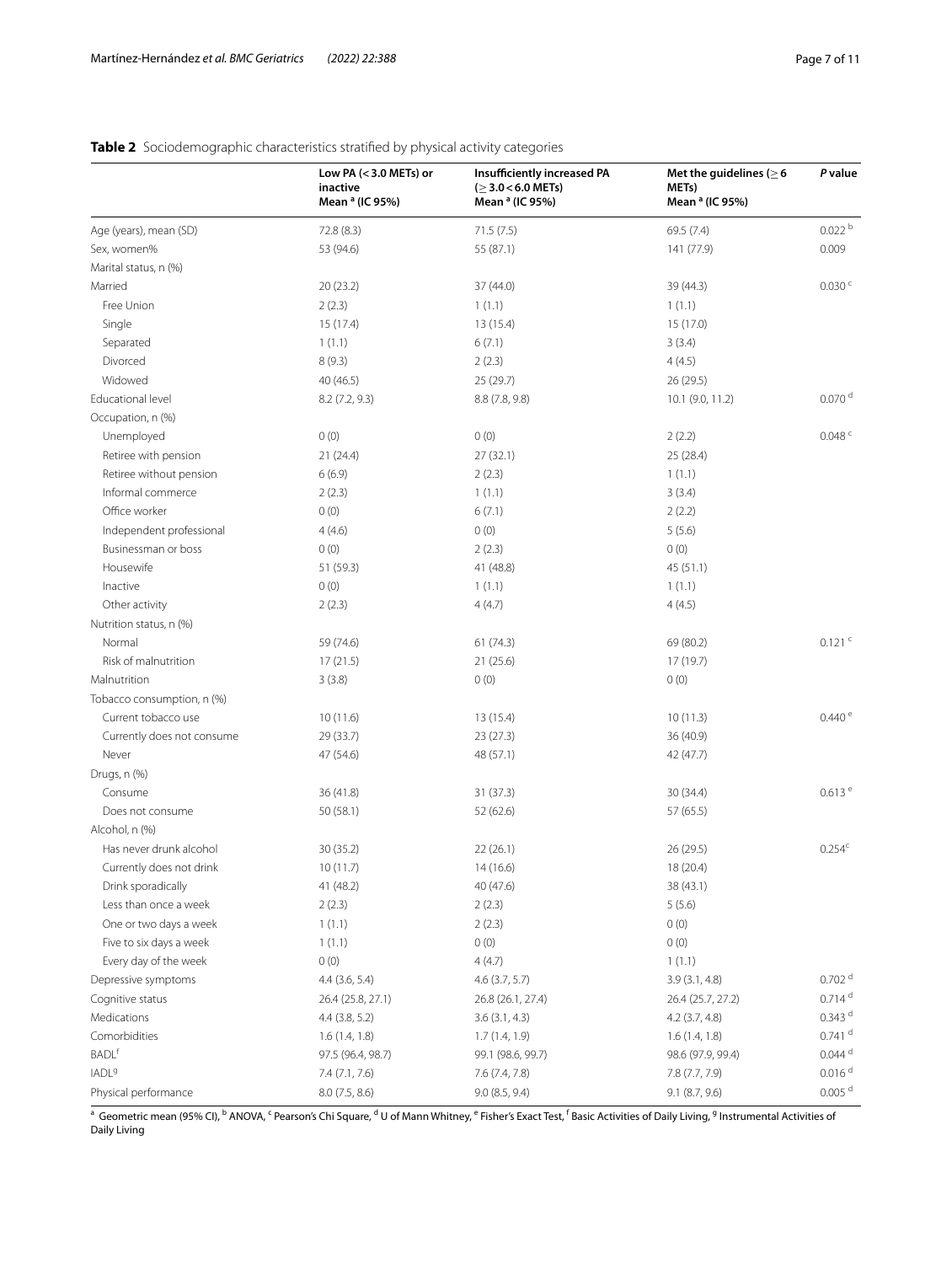<span id="page-7-0"></span>**Table 3** Association between moderate to vigorous physical activity and BADL and IADL and physical performance

|                                                                                                                                                | <b>BADL<sup>d</sup></b> |        |                      |        | <b>IADL<sup>e</sup></b> |        |                           |        | <b>Physical Performance</b> |        |                      |       |
|------------------------------------------------------------------------------------------------------------------------------------------------|-------------------------|--------|----------------------|--------|-------------------------|--------|---------------------------|--------|-----------------------------|--------|----------------------|-------|
|                                                                                                                                                | Model 1 <sup>b</sup>    |        | Model 2 <sup>c</sup> |        | Model 1 <sup>b</sup>    |        | Model 2 <sup>c</sup>      |        | Model 1 <sup>b</sup>        |        | Model 2 <sup>c</sup> |       |
|                                                                                                                                                | R <sup>a</sup>          | CI 95% | R <sup>a</sup>       | CI 95% | $\mathsf{R}^\mathsf{a}$ | CI 95% | $\mathbf{B}^{\mathbf{a}}$ | CI 95% | $\mathsf{R}^\mathsf{a}$     | CI 95% | Rª                   | C195% |
| Moderate to vigorous PA (METs/day) 0.17 (0.10, 0.24) 0.19 (0.11, 0.26) 0.05 (0.03, 0.07) 0.08 (0.05, 0.10) 0.06 (0.03, 0.08) 0.10 (0.06, 0.13) |                         |        |                      |        |                         |        |                           |        |                             |        |                      |       |

<sup>a</sup> Mixed effects multiple linear regression models

<sup>b</sup> Model 1: Unadjusted model

<sup>c</sup> Model 2: Adjusted by age, sex, occupation, marital status, educational level, nutritional status, comorbidities, medicine use, depressive symptoms cognitive level, tobacco, alcohol and drug use

<sup>d</sup> Basic Activities of Daily Living

<sup>e</sup> Instrumental Activities of Daily Living

<span id="page-7-1"></span>**Table 4** Risk of dependence for the BADL and IADL and physical performance according to the categories of physical activity

|                                               | <b>BADL<sup>d</sup></b> |                        |                      |                        | <b>IADL<sup>e</sup></b> |                        |                      |                        | <b>Physical Performance</b> |                                                                                                 |                      |                        |
|-----------------------------------------------|-------------------------|------------------------|----------------------|------------------------|-------------------------|------------------------|----------------------|------------------------|-----------------------------|-------------------------------------------------------------------------------------------------|----------------------|------------------------|
|                                               | Model 1 <sup>b</sup>    |                        | Model 2 <sup>c</sup> |                        | Model 1 <sup>b</sup>    |                        | Model 2 <sup>c</sup> |                        | Model 1 <sup>b</sup>        |                                                                                                 | Model 2 <sup>c</sup> |                        |
|                                               |                         | OR <sup>a</sup> CI 95% |                      | OR <sup>a</sup> CI 95% |                         | OR <sup>a</sup> CI 95% |                      | OR <sup>a</sup> CI 95% |                             | OR <sup>a</sup> CI 95%                                                                          |                      | OR <sup>a</sup> CI 95% |
| Low PA $(<$ 3.0 METs) or inactive             | 10                      | $\sim$                 | 1 <sub>0</sub>       | $\sim$                 | 10                      | $\sim$ $-$             | 1 N                  |                        | 1 O                         |                                                                                                 |                      |                        |
| Insufficiently increased PA $(>3.0<6.0$ METs) |                         |                        |                      |                        |                         |                        |                      |                        |                             | 0.95 0.50, 1.70 0.96 0.51, 1.72 0.28 0.12, 0.63 0.35 0.13, 0.95 0.27 0.14, 0.54 0.41 0.19, 0.91 |                      |                        |
| Met the PA quidelines $(>6$ METs)             |                         |                        |                      |                        |                         |                        |                      |                        |                             | 0.60 0.05, 6.74 0.84 0.13, 4.18 0.11 0.05, 0.37 0.17 0.10, 0.80 0.09 0.03, 0.25 0.18 0.11, 0.58 |                      |                        |

<sup>a</sup> Generalized estimating equation (GEE) models

<sup>b</sup> Model 1: Unadjusted model

<sup>c</sup> Model 2: Adjusted by age, sex, occupation, marital status, educational level, nutritional status, comorbidities, medicine use, depressive symptoms, cognitive level, tobacco, alcohol and drug use

<sup>d</sup> Basic Activities of Daily Living

<sup>e</sup> Instrumental Activities of Daily Living

studies such as the study carried out by Hsueh et al. [\[54](#page-9-31)], where it was reported that performing PA lasting 10 min is associated with better results in grip strength ( $β = 0.39$ ; 95%CI: 0.12, 0.64) and in balance on one leg (β = 0.25; CI95%: 0.02, 0.49) in older women. Additionally, Morie et al. [\[55\]](#page-9-32) mentions that doing physical activity is associated with better results in physical performance in the lower limbs ( $β=1.13$ ,  $P<0.001$ ). PA contributes to the maintenance of physical performance because it promotes changes in the musculoskeletal system, as it increases strength and muscle mass, prevents the infltration of fat into muscle tissue, optimizes muscle regenerative capacity, prevents loss of bone mineral density, improves the mechanical and biological properties of the articular cartilage, the joint becomes more fexible and less fragile and also improves neural function, which is important to improve gait speed and balance [[12,](#page-8-11) [56,](#page-10-0) [57](#page-10-1)].

Our results should be interpreted with caution because the present study has some limitations that should be considered. First, even though this is a cohort study, we cannot infer a cause-efect relationship. Second, the instruments used in this study have not had a crosscultural adaptation and have not been validated in older Mexican adults living in the community, which can lead

to information bias and misclassifcation. Nevertheless, these instruments have been validated in the Spanishspeaking population. Despite the fact that our analyses were adjusted for diferent confounding variables, residual confusion for unmeasured variables is possible, for example sarcopenia and muscle mass. A fnal limitation has to do with a possible selection bias, since the sample in our study was made up of volunteers who came on their own to the centers where the evaluations were carried out, and those older adults with the greatest impairment in physical or functional performance could have been excluded. The strengths of this study lie in the fact that robust statistical analyses were carried out to determine the association and the study follow-up period was long, which allowed associations to be detected between PA and physical and functional performance.

## **Conclusion**

This longitudinal study of OA that explores the association between physical activity over physical and functional performance, identifed that the OA who realize PA of moderate to vigorous intensity was signifcantly associated with an increase of BADL ( $\beta$  = 0.19; 95% CI: 0.11, 0.26), IADL (β = 0.08; 95% CI: 0.05, 0.10) and PP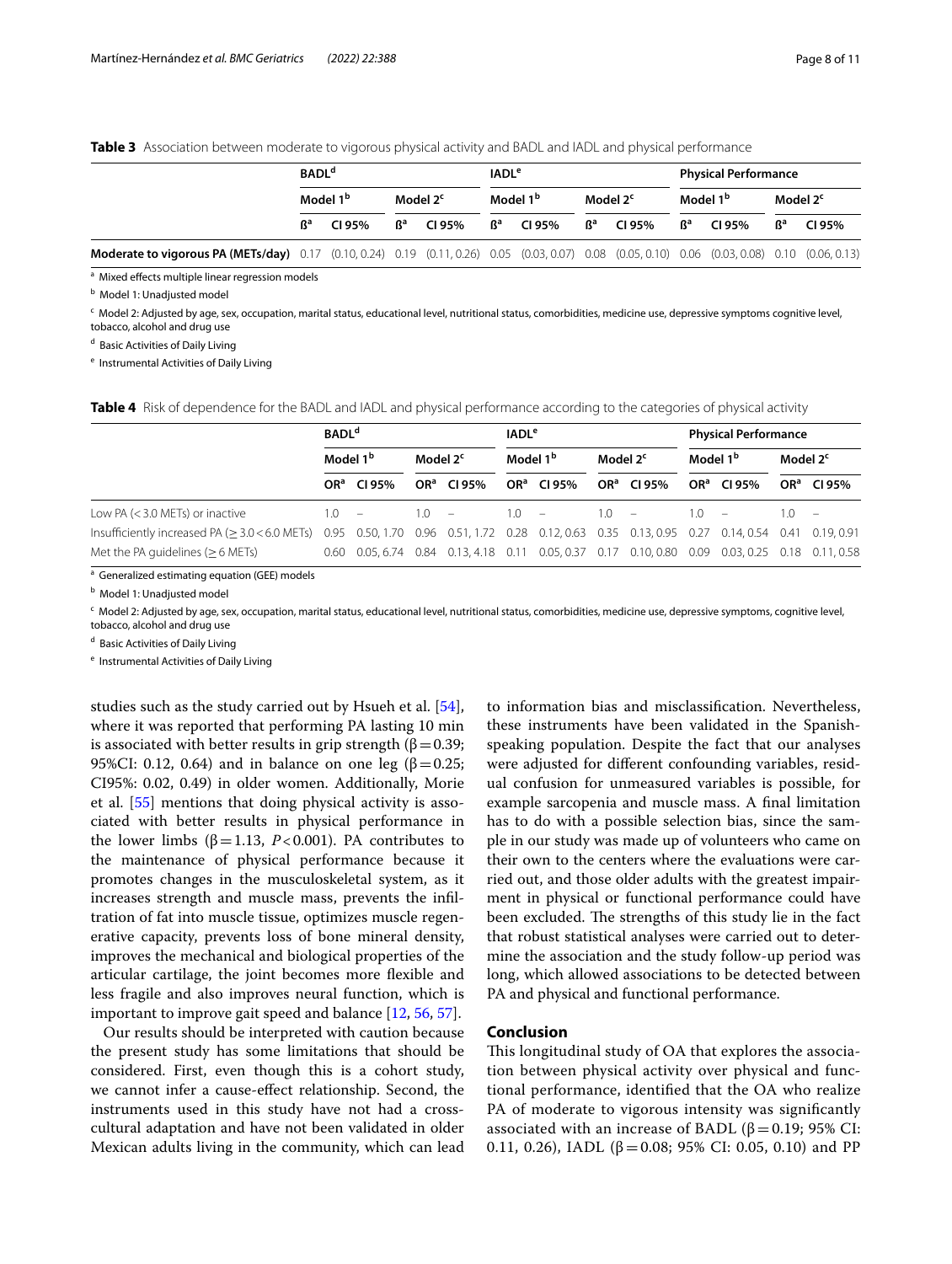$(\beta = 0.10; 95\% \text{ CI: } 0.06, 0.13) \text{ scores.}$  The OA that practice this intensity of PA presents less risk of dependence of BADL, IADL, and less risk of low physical performance. Our fndings confrm that PA represents a cornerstone for a healthy ageing process and suggest they would keep or improve their functionality. From public health perspective, in Mexico is needed more strategies to promote the physical activities for older adults. Future research is needed to identify the complete dose of PA in community dwelling OA.

#### **Abbreviations**

PA: Physical activity; OA: Older adults; FRAYSMEX: Frailty, Dynapenia and Sarcopenia in Mexican adults; CHAMPS: Community Healthy Activities Model Program for Seniors; SPPB: Short Physical Performance Battery; BADL: Basic activities of the daily life; IADL: Instrumental activities of the daily life; PP: Physical performance; OR: Odds ratio; 95% CI: 95% Confidence interval; METs: Metabolic equivalents; MNA: Mini Nutritional Assessment; CESD-7: Center for Epidemiological Studies Depression Scale.

#### **Acknowledgements**

We wish to thank the participants of the Frailty, Dynapenia, and Sarcopenia in Mexican Adults (FraDySMex) cohort study; without their participation, this study would not have been possible.

#### **Authors' contributions**

OR-C, ML-T and ED-G designed the study. OR-C, AL-L, and AO-R performed the data collection. ED-G, BM-H, PM-A processed the data collected. ED-G, BM-H performed the statistical analyses. BM-H, ED-G, RP-G, AG-R wrote the frst draft of the manuscript. All authors read and approved the fnal manuscript.

#### **Funding**

It was partially fnanced by the "Budget Program with expenses for equality between women and men of the Ministry of Health" and by the National Institute of Geriatrics, Mexico City.

## **Availability of data and materials**

The datasets used and/or analyzed during the current study are available from the corresponding author on reasonable request.

### **Declarations**

## **Ethics approval and consent to participate**

The study was approved by the Ethics and Research Committee of the Hospital Ángeles Mocel and registered by the National Institute of Geriatrics (Protocol number: DI-PI-002/2014). The study was carried out considering the principles established in the Declaration of Helsinki, the international ethical guidelines for biomedical research in human beings, and the provisions of the Official Mexican Standard NOM-012-SSA3-2012. Finally, informed consent was given in writing to the participants prior to the study.

#### **Consent for publication**

Not applicable.

# **Competing interests**

The authors declare that they have no competing interests.

#### **Author details**

1 Facultad de Medicina, Universidad Nacional Autónoma de México, Ciudad de Mexico, México. <sup>2</sup> Departamento de Salud, Universidad Iberoamericana, Ciudad de Mexico, México. <sup>3</sup> Centro de Investigación en Nutrición y Salud, Instituto Nacional de Salud Pública, Cuernavaca, México. 4 CONACYT‑Centro de Investigación en Salud Poblacional, Instituto Nacional de Salud Pública, Cuernavaca, México. <sup>5</sup> Center for Evaluation and Survey Research, National Institute of Public Health, Cuernavaca, Mexico. <sup>6</sup>Facultad de Nutrición, Universidad

Autónoma del Estado de Morelos, Cuernavaca, México.<sup>7</sup> Instituto Nacional de Geriatría, Ciudad de Mexico, México.

Received: 6 December 2021 Accepted: 22 April 2022<br>Published online: 03 May 2022

#### **References**

- <span id="page-8-0"></span>1. Mendoza V, Vivaldo M. Community Gerontology Model for Healthy Aging Developed in Mexico Framed in Resilience and Generativity. J Cross Cult Gerontol. 2019;34(4):439–59. [https://doi.org/10.1007/](https://doi.org/10.1007/s10823-019-09385-5) [s10823-019-09385-5](https://doi.org/10.1007/s10823-019-09385-5).
- <span id="page-8-1"></span>2. Wagner KH, Cameron-Smith D, Wessner B, Franzke B. Biomarkers of Aging: From Function to Molecular Biology. Nutrients. 2016;8(6):338. [https://doi.](https://doi.org/10.3390/nu8060338) [org/10.3390/nu8060338](https://doi.org/10.3390/nu8060338).
- <span id="page-8-2"></span>3. Garcia Meneguci CA, Meneguci J, Sasaki JE, Tribess S, Júnior JSV. Physical activity, sedentary behavior and functionality in older adults: A crosssectional path analysis. PLoS ONE. 2021;16(1):e0246275. [https://doi.org/](https://doi.org/10.1371/journal.pone.0246275) [10.1371/journal.pone.0246275](https://doi.org/10.1371/journal.pone.0246275).
- <span id="page-8-3"></span>4. Lloyd-Sherlock P, McKee M, Ebrahim S, Gorman M, Green-gross S, Prince M, et al. Population ageing and health. Lancet. 2012;379(9823):1295–6.
- <span id="page-8-4"></span>5. Manrique-Espinoza B, Salinas-Rodríguez A, Moreno-Tamayo KM, Acosta-Castillo I, Sosa-Ortiz AL, Gutiérrez-Robledo LM, Téllez-Rojo MM. Health conditions and functional status of older adults in Mexico. Salud Publica Mex. 2013;55(suppl 2):S323–31.
- <span id="page-8-5"></span>6. Frontera WR. Physiologic Changes of the Musculoskeletal System with Aging: A Brief Review. Phys Med Rehabil Clin N Am. 2017;28(4):705–11. <https://doi.org/10.1016/j.pmr.2017.06.004>.
- <span id="page-8-6"></span>7. Koolhaas CM, Dhana K, van Rooij FJA, Schoufour JD, Hofman A, Franco OH. Physical Activity Types and Health-Related Quality of Life among Middle-Aged and Elderly Adults: The Rotterdam Study. J Nutr Health Aging. 2018;22(2):246–53. [https://doi.org/10.1007/s12603-017-0902-7.](https://doi.org/10.1007/s12603-017-0902-7)
- <span id="page-8-7"></span>8. Paluska SA, Schwenk TL. Physical activity and mental health: current concepts. Sports Med. 2000;29(3):167–80. [https://doi.org/10.2165/00007](https://doi.org/10.2165/00007256-200029030-00003) [256-200029030-00003](https://doi.org/10.2165/00007256-200029030-00003).
- <span id="page-8-8"></span>Roberts CE, Phillips LH, Cooper CL, Gray S, Allan JL. Effect of Different Types of Physical Activity on Activities of Daily Living in Older Adults: Sys‑ tematic Review and Meta-Analysis. J Aging Phys Act. 2017;25(4):653–70. [https://doi.org/10.1123/japa.2016-0201.](https://doi.org/10.1123/japa.2016-0201)
- <span id="page-8-9"></span>10. Langhammer B, Bergland A, Rydwik E. The Importance of Physical Activity Exercise among Older People. Biomed Res Int. 2018;2018:7856823. <https://doi.org/10.1155/2018/7856823> (Published 2018 Dec 5).
- <span id="page-8-10"></span>11. Eckstrom E, Neukam S, Kalin L, Wright J. Physical Activity and Healthy Aging. Clin Geriatr Med. 2020;36(4):671–83. [https://doi.org/10.1016/j.cger.](https://doi.org/10.1016/j.cger.2020.06.009) [2020.06.009](https://doi.org/10.1016/j.cger.2020.06.009).
- <span id="page-8-11"></span>12. World Health Organization. World Report on Aging and Health [Internet]. Geneva, Switzerland: WHO; 2015. [Consulted 21 Jul 2021] Available at: <https://www.who.int/ageing/publications/world-report-2015/es/> Peeters G, Dobson AJ, Deeg DJ, Brown WJ.
- <span id="page-8-12"></span>13. Shah RC, Buchman AS, Leurgans S, Boyle PA, Bennett DA. Association of total daily physical activity with disability in community-dwelling older persons: a prospective cohort study. BMC Geriatr. 2012;12:63. [https://doi.](https://doi.org/10.1186/1471-2318-12-63) [org/10.1186/1471-2318-12-63](https://doi.org/10.1186/1471-2318-12-63).
- <span id="page-8-14"></span>14. Cawthon PM, Blackwell TL, Cauley JA, et al. Objective assessment of activity, energy expenditure, and functional limitations in older men: the Osteoporotic Fractures in Men study. J Gerontol A Biol Sci Med Sci. 2013;68(12):1518–24. [https://doi.org/10.1093/gerona/glt054.](https://doi.org/10.1093/gerona/glt054)
- 15. Balogun S, Scott D, Cicuttini F, Jones G, Aitken D. Longitudinal study of the relationship between physical activity and knee pain and functional limitation in community-dwelling older adults. Arch Gerontol Geriatr. 2020;90:104101. [https://doi.org/10.1016/j.archger.2020.104101.](https://doi.org/10.1016/j.archger.2020.104101)
- <span id="page-8-13"></span>16. Balzi D, Lauretani F, Barchielli A, Ferrucci L, Bandinelli S, Buiatti E, et al. Risk factors for disability in older persons over 3-year follow-up. Age Ageing. 2010;39:92–8.
- <span id="page-8-15"></span>17. Song J, Gilbert AL, Chang RW, et al. Do Inactive Older Adults Who Increase Physical Activity Experience Less Disability: Evidence From the Osteoarthritis Initiative. J Clin Rheumatol. 2017;23(1):26–32. [https://doi.](https://doi.org/10.1097/RHU.0000000000000473) [org/10.1097/RHU.0000000000000473](https://doi.org/10.1097/RHU.0000000000000473).
- <span id="page-8-16"></span>18. Manrique-Espinoza B, Moreno-Tamayo K, Téllez-Rojo Solís MM, De la Cruz-Góngora VV, Gutiérrez-Robledo LM, Salinas-Rodríguez A. Short-term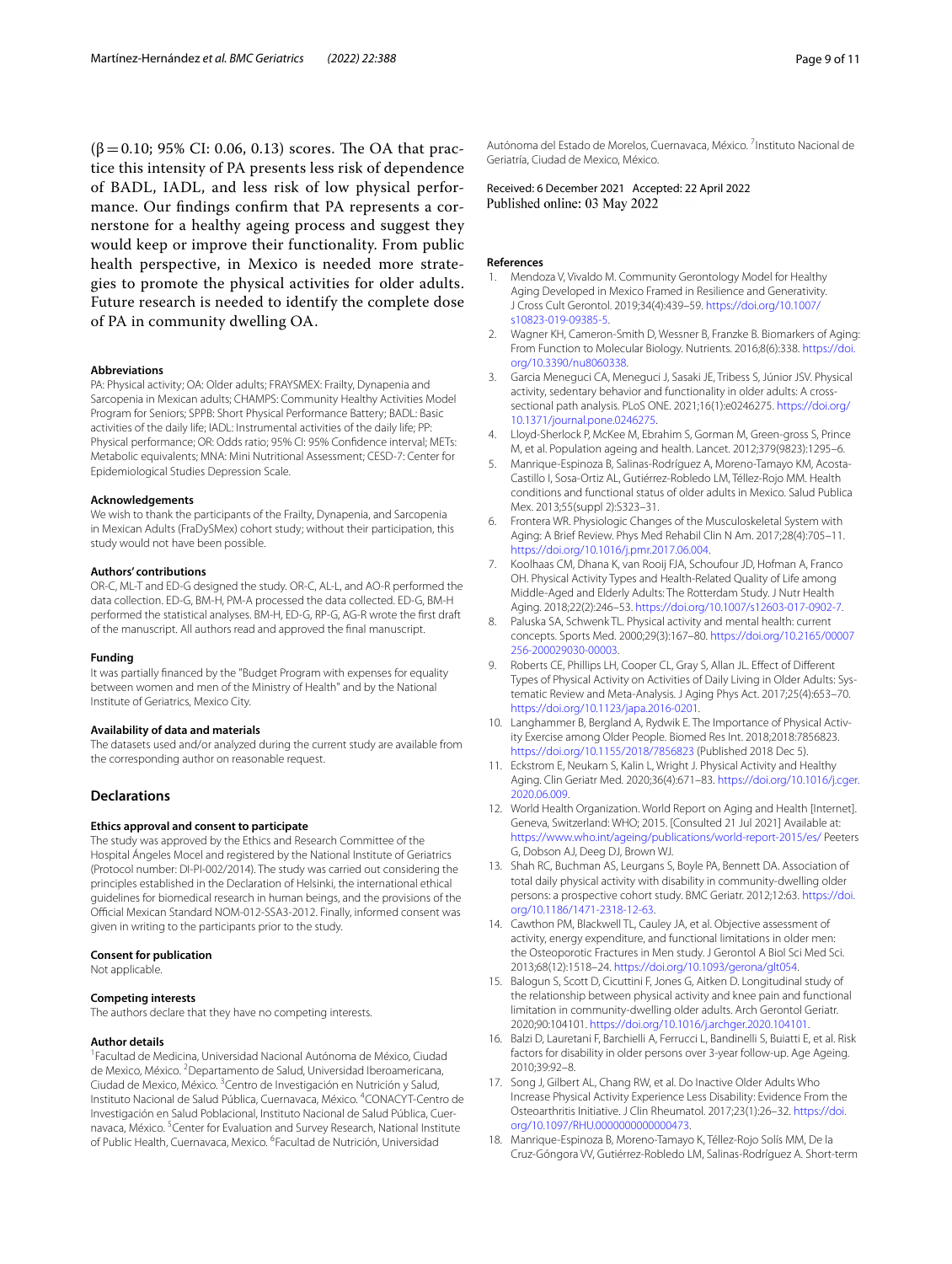efect of physical activity and obesity on disability in a sample of rural elderly in Mexico. Salud Publica Mex. 2014;56(1):4–10. [https://doi.org/10.](https://doi.org/10.21149/spm.v56i1.7317) [21149/spm.v56i1.7317.](https://doi.org/10.21149/spm.v56i1.7317)

- <span id="page-9-0"></span>19. Torres-Castro S, Szlejf C, Parra-Rodríguez L, Rosas-Carrasco O. Association Between Frailty and Elder Abuse in Community-Dwelling Older Adults in Mexico City. J Am Geriatr Soc. 2018;66(9):1773–8. [https://doi.org/10.1111/](https://doi.org/10.1111/jgs.15489) jgs. 15489.
- 20. Szlejf C, Parra-Rodríguez L, Rosas-Carrasco O. Osteosarcopenic Obesity: Prevalence and Relation With Frailty and Physical Performance in Middle-Aged and Older Women. J Am Med Dir Assoc. 2017;18(8):733.e1-733.e5. [https://doi.org/10.1016/j.jamda.2017.02.023.](https://doi.org/10.1016/j.jamda.2017.02.023)
- <span id="page-9-1"></span>21. Gutiérrez-Robledo LM, García-Chanes RE, González-Bautista E, Rosas-Carrasco O. Validation of Two Intrinsic Capacity Scales and Its Relationship with Frailty and Other Outcomes in Mexican Community-Dwelling Older Adults. J Nutr Health Aging. 2021;25(1):33–40. [https://doi.org/10.1007/](https://doi.org/10.1007/s12603-020-1555-5) [s12603-020-1555-5.](https://doi.org/10.1007/s12603-020-1555-5)
- <span id="page-9-2"></span>22. Blesa R, Pujol M, Aguilar M, et al. Clinical validity of the 'mini-mental state' for Spanish speaking communities. Neuropsychologia. 2001;39(11):1150– 7. [https://doi.org/10.1016/s0028-3932\(01\)00055-0.](https://doi.org/10.1016/s0028-3932(01)00055-0)
- <span id="page-9-3"></span>23. Tennant A, Geddes JM, Chamberlain MA. The Barthel Index: an ordinal score or interval level measure? Clin Rehabil. 1996;10:301–8. [https://doi.](https://doi.org/10.1177/026921559601000407)) [org/10.1177/026921559601000407\)](https://doi.org/10.1177/026921559601000407)).
- <span id="page-9-4"></span>24. Strini V, Piazzetta N, Gallo A, Schiavolin R. Barthel Index: creation and validation of two cut-offs using the BRASS Index. Acta Biomed. 2020;91(2-S):19–26. [https://doi.org/10.23750/abm.v91i2-S.9226.](https://doi.org/10.23750/abm.v91i2-S.9226)
- <span id="page-9-5"></span>25. Hopman-Rock M, van Hirtum H, de Vreede P, Freiberger E. Activities of daily living in older community-dwelling persons: a systematic review of psychometric properties of instruments. Aging Clin Exp Res. 2019;31(7):917–25. [https://doi.org/10.1007/s40520-018-1034-6.](https://doi.org/10.1007/s40520-018-1034-6)
- <span id="page-9-6"></span>26. Bernaola-Sagardui I. Validation of the Barthel Index in the Spanish population. Enferm Clin. 2018;28(3):210–1. [https://doi.org/10.1016/j.enfcli.2017.](https://doi.org/10.1016/j.enfcli.2017.12.001) [12.001](https://doi.org/10.1016/j.enfcli.2017.12.001).
- 27. Minosso M, Amendola F, Alvarenga R, Oliveira M. Validation of the Barthel Index in elderly patients attended in outpatient clinics. Brazil Acta paul enferm. 2010;23(2):218–23. [https://doi.org/10.1590/S0103-2100201000](https://doi.org/10.1590/S0103-21002010000200011) [0200011](https://doi.org/10.1590/S0103-21002010000200011).
- 28. González N, Bilbao A, Forjaz MJ, et al. Psychometric characteristics of the Spanish version of the Barthel Index. Aging Clin Exp Res. 2018;30(5):489– 97. [https://doi.org/10.1007/s40520-017-0809-5.](https://doi.org/10.1007/s40520-017-0809-5)
- 29. Hartigan I. A comparative review of the Katz ADL and the Barthel Index in assessing the activities of daily living of older people. Int J Older People Nurs. 2007;2(3):204–12. <https://doi.org/10.1111/j.1748-3743.2007.00074.x>.
- <span id="page-9-7"></span>30. Yang M, Ding X, Dong B. La medición de la discapacidad en las personas mayores: una revisión sistemática de los cuestionarios autonotifcados. J Am Med Dir Assoc. 2014;15(2):150.e1-150.e1509. [https://doi.org/10.](https://doi.org/10.1016/j.jamda.2013.10.004) [1016/j.jamda.2013.10.004](https://doi.org/10.1016/j.jamda.2013.10.004).
- <span id="page-9-8"></span>31. Fish J. Lawton-Brody Instrumental Activities of Daily Living Scale. In: Kreutzer J.S., DeLuca J., Caplan B. (eds) Encyclopedia of Clinical Neuropsychology. Springer, New York, NY. [https://doi.org/10.1007/978-0-387-](https://doi.org/10.1007/978-0-387-79948-3_1842) [79948-3\\_1842](https://doi.org/10.1007/978-0-387-79948-3_1842)
- <span id="page-9-9"></span>32. Graf C. The Lawton instrumental activities of daily living scale. Am J Nurs. 2008;108(4):52–63. <https://doi.org/10.1097/01.NAJ.0000314810.46029.74>.
- <span id="page-9-10"></span>33. Echeverria A, Cauas R, Diaz B, Sáez C, Cárcamo M. Tools for the evaluation of daily life activities instrumental in adults: systematic review. RMCLC. 2021;32(4):474–90. <https://doi.org/10.1016/j.rmclc.2021.01.012>.
- <span id="page-9-11"></span>34. Vergara I, Bilbao A, Orive M, Garcia-Gutierrez S, Navarro G, Quintana JM. Validation of the Spanish version of the Lawton IADL Scale for its application in elderly people. Health Qual Life Outcomes. 2012;10:130. [https://](https://doi.org/10.1186/1477-7525-10-130) [doi.org/10.1186/1477-7525-10-130.](https://doi.org/10.1186/1477-7525-10-130)
- <span id="page-9-12"></span>35. Gómez JF, Curcio CL, Alvarado B, Zunzunegui MV, Guralnik J. Validity and reliability of the Short Physical Performance Battery (SPPB): a pilot study on mobility in the Colombian Andes. Colomb Med (Cali). 2013;44(3):165–71.
- <span id="page-9-13"></span>36. Freiberger E, de Vreede P, Schoene D, et al. Performance-based physical function in older community-dwelling persons: a systematic review of instruments. Age Ageing. 2012;41(6):712–21. [https://doi.org/10.1093/](https://doi.org/10.1093/ageing/afs099) [ageing/afs099](https://doi.org/10.1093/ageing/afs099).
- <span id="page-9-14"></span>37. Stewart AL, Mills KM, King AC, Haskell WL, Gillis D, Ritter PL. CHAMPS physical activity questionnaire for older adults: outcomes for interventions. Med Sci Sports Exerc. 2001;33(7):1126–41. [https://doi.org/10.1097/](https://doi.org/10.1097/00005768-200107000-00010) [00005768-200107000-00010.](https://doi.org/10.1097/00005768-200107000-00010)
- <span id="page-9-15"></span>38. Glynn NW, Meinhardt AJ, LaSorda KR, et al. An Optimal Self-Report Physical Activity Measure for Older Adults: Does Physical Function Matter? J Aging Phys Act. 2020;29(2):193–9.<https://doi.org/10.1123/japa.2019-0380> (Published 2020 Aug 12).
- <span id="page-9-16"></span>39. Falck RS, McDonald SM, Beets MW, Brazendale K, Liu-Ambrose T. Measurement of physical activity in older adult interventions: a systematic review. Br J Sports Med. 2016;50(8):464–70. [https://doi.org/10.1136/bjspo](https://doi.org/10.1136/bjsports-2014-094413) [rts-2014-094413](https://doi.org/10.1136/bjsports-2014-094413).
- <span id="page-9-17"></span>40. Vellas B, Guigoz Y, Garry PJ, et al. The Mini Nutritional Assessment (MNA) and its use in grading the nutritional state of elderly patients. Nutrition. 1999;15(2):116–22. [https://doi.org/10.1016/s0899-9007\(98\)00171-3.](https://doi.org/10.1016/s0899-9007(98)00171-3)
- <span id="page-9-18"></span>41. Sundararajan V, Henderson T, Perry C, Muggivan A, Quan H, Ghali WA. New ICD-10 version of the Charlson comorbidity index predicted inhospital mortality. J Clin Epidemiol. 2004;57(12):1288–94. [https://doi.org/](https://doi.org/10.1016/j.jclinepi.2004.03.012) [10.1016/j.jclinepi.2004.03.012.](https://doi.org/10.1016/j.jclinepi.2004.03.012)
- <span id="page-9-19"></span>42. Rosas-Carrasco O, González-Flores E, Brito-Carrera AM, Vázquez-Valdez OE, Peschard-Sáenz E, Gutiérrez-Robledo LM, García-Mayo JE. Assessment of comorbidity in the elderly. Rev Med Inst Mex Seguro Soc. 2011;49:153e162.
- <span id="page-9-20"></span>43. Sánchez S, García A, García C, Gutiérrez L, Narváez L, Juárez T. Use of reduced version of Depression Scale of the Epidemiological Research-Center (CES-D Spanish acronym) in the Mexican elderly population. Entreciencias. 2014;2(4):137–50.
- <span id="page-9-21"></span>44. Salinas-Rodríguez A, Manrique-Espinoza B, Acosta-Castillo GI, et al. Validation of a cutoff point for the short version of the Depression Scale of the Center for Epidemiologic Studies in older Mexican adults. Salud Publica Mex. 2014;56(3):279–85.
- <span id="page-9-22"></span>45. Stessman J, Hammerman-Rozenberg R, Maaravi Y, Cohen A. Efect of exercise on ease in performing activities of daily living and instrumental activities of daily living from age 70 to 77: the Jerusalem longitudinal study. J Am Geriatr Soc. 2002;50(12):1934–8. [https://doi.org/10.1046/j.](https://doi.org/10.1046/j.1532-5415.2002.50603.x) [1532-5415.2002.50603.x](https://doi.org/10.1046/j.1532-5415.2002.50603.x) (PMID: 12473003).
- <span id="page-9-25"></span>46. Boyle PA, Buchman AS, Wilson RS, Bienias JL, Bennett DA. Physical activity is associated with incident disability in community-based older persons. J Am Geriatr Soc. 2007;55(2):195–201. [https://doi.org/10.1111/j.1532-5415.](https://doi.org/10.1111/j.1532-5415.2007.01038.x) [2007.01038.x](https://doi.org/10.1111/j.1532-5415.2007.01038.x).
- <span id="page-9-23"></span>47. Crevenna R, Dorner TE. Association between fulfilling the recommendations for health-enhancing physical activity with (instrumental) activities of daily living in older Austrians. Wien Klin Wochenschr. 2019;131(11– 12):265–72.<https://doi.org/10.1007/s00508-019-1511-8>.
- <span id="page-9-24"></span>48. Hasegawa R, Islam MM, Lee SC, Koizumi D, Rogers ME, Takeshima N. Threshold of lower body muscular strength necessary to perform ADL independently in community-dwelling older adults. Clin Rehabil. 2008;22(10–11):902–10. <https://doi.org/10.1177/0269215508094713>.
- <span id="page-9-26"></span>49. Duran-Badillo T, Salazar-González BC, Cruz-Quevedo JE, Sánchez-Alejo EJ, Gutierrez-Sanchez G, Hernández-Cortés PL. Sensory and cognitive func‑ tions, gait ability and functionality of older adults. Rev Lat Am Enfermagem. 2020;28: e3282. <https://doi.org/10.1590/1518-8345.3499.3282>.
- <span id="page-9-27"></span>50. Erickson KI, Hillman C, Stillman CM, et al. Physical Activity, Cognition, and Brain Outcomes: A Review of the 2018 Physical Activity Guidelines. Med Sci Sports Exerc. 2019;51(6):1242–51. [https://doi.org/10.1249/MSS.00000](https://doi.org/10.1249/MSS.0000000000001936) [00000001936.](https://doi.org/10.1249/MSS.0000000000001936)
- <span id="page-9-28"></span>51. Cahn-Weiner DA, Farias ST, Julian L, et al. Cognitive and neuroimaging predictors of instrumental activities of daily living. J Int Neuropsychol Soc. 2007;13(5):747–57. [https://doi.org/10.1017/S1355617707070853.](https://doi.org/10.1017/S1355617707070853)
- <span id="page-9-29"></span>52. Mograbi DC, Faria Cde A, Fichman HC, Paradela EM, Lourenço RA. Relationship between activities of daily living and cognitive ability in a sample of older adults with heterogeneous educational level. Ann Indian Acad Neurol. 2014;17(1):71–6.<https://doi.org/10.4103/0972-2327.128558>.
- <span id="page-9-30"></span>53. Lee MC, Hsu CC, Tsai YF, Chen CY, Lin CC, Wang CY. Criterion-Referenced Values of Grip Strength and Usual Gait Speed Using Instrumental Activities of Daily Living Disability as the Criterion. J Geriatr Phys Ther. 2018;41(1):14–9. [https://doi.org/10.1519/JPT.0000000000000106.](https://doi.org/10.1519/JPT.0000000000000106)
- <span id="page-9-31"></span>54. Hsueh MC, Rutherford R, Chou CC, Park JH, Park HT, Liao Y. Objectively assessed physical activity patterns and physical function in communitydwelling older adults: a cross-sectional study in Taiwan. BMJ Open. 2020;10(8):e034645.<https://doi.org/10.1136/bmjopen-2019-034645>.
- <span id="page-9-32"></span>55. Morie M, Reid KF, Miciek R, et al. Habitual physical activity levels are associated with performance in measures of physical function and mobility in older men. J Am Geriatr Soc. 2010;58(9):1727–33. [https://doi.org/10.](https://doi.org/10.1111/j.1532-5415.2010.03012.x) [1111/j.1532-5415.2010.03012.x](https://doi.org/10.1111/j.1532-5415.2010.03012.x).